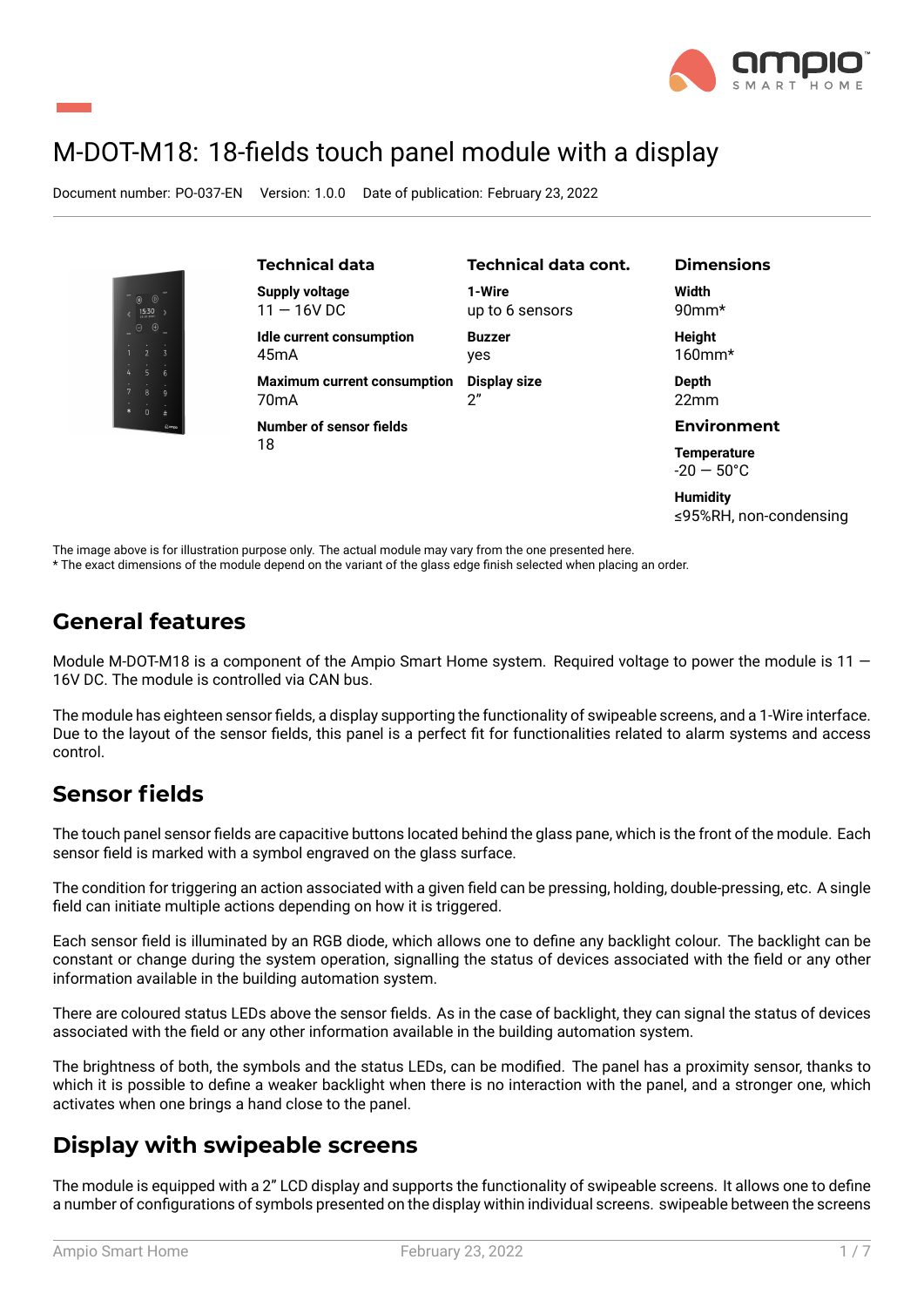is done using the sensor fields in the middle row of the panel, while the functionality of the upper and lower fields may be different for each screen and is described by the symbol shown on the display located near the field.

The colour of the symbols that define the corner sensor fields can be modified to indicate the status of associated devices or any other information available within the building automation system.

The central part of the screen presents any information available in the building automation system, e.g. date and time, or temperature measurement results. Each swipeable screen can show different information.

If the installation includes an IP integration module from the M-SERV family, it is possible to display on the panel information downloaded from the network, e.g. weather, stock information, etc.

The module can support up to 12 swipeable screens.

Apart from the screens described above, the module also enables the activation of the following types of screens:

- information screen,
- countdown timer screen,
- Ampio alarm control screen,
- numeric keypad screen.

#### **Information screen**

The information screen is divided into three sections, which facilitate presenting any information available in the building automation system, e.g. date and time or temperature measurement results. There are no symbols describing the sensor fields on this type of screens.

#### **Countdown timer**

The screen implements the countdown timer functionality. When this type of screen is active, the corner panel buttons are used to define the time, stop and start the countdown, and reset it. The end of the countdown is signaled by default with an acoustic signal. It is also possible to perform any action within the devices connected to the building automation system.

In case one chooses to engrave a numeric keypad at the bottom of the panel, the keypad can also be used to set a countdown timer.

#### **Ampio alarm control screen**

The M-DOT-M18 module can be used as a keypad for alarm control panels from the M-ALARM family. When the alarm handling screen is active, corner panel buttons are used to signal the status of zones and can be used for their selection. The sensor fields at the bottom of the panel are used as a numeric keypad that allows arming and disarming zones with the use of PIN codes.

#### **Numeric keypad screen**

Within the numeric keypad screen, at the device configuration stage, it is possible to define a series of numerical codes. When this type of screen is active, the sensor fields at the bottom of the panel are used as a numeric keypad. Entering a predefined code there can trigger any action in the building automation system.

### **Personalisation**

The symbols of the module's sensor fields are engraved in accordance with the client's design. The colour of the module's front glass and the chamfer's width of the glass edge are also subject to personalisation.

At the stage of creating the panel project, a choice should be made whether the functionality of the swipeable screens will be utilised in the module, or not. Depending on the decision, one should use a template that allows for personalisation of all eighteen sensor fields, or a template with predefined fields,which support the functionality of scrollable screens. In the second of the aforementioned templates, the sensor fields on the sides of the screen have no status LEDs.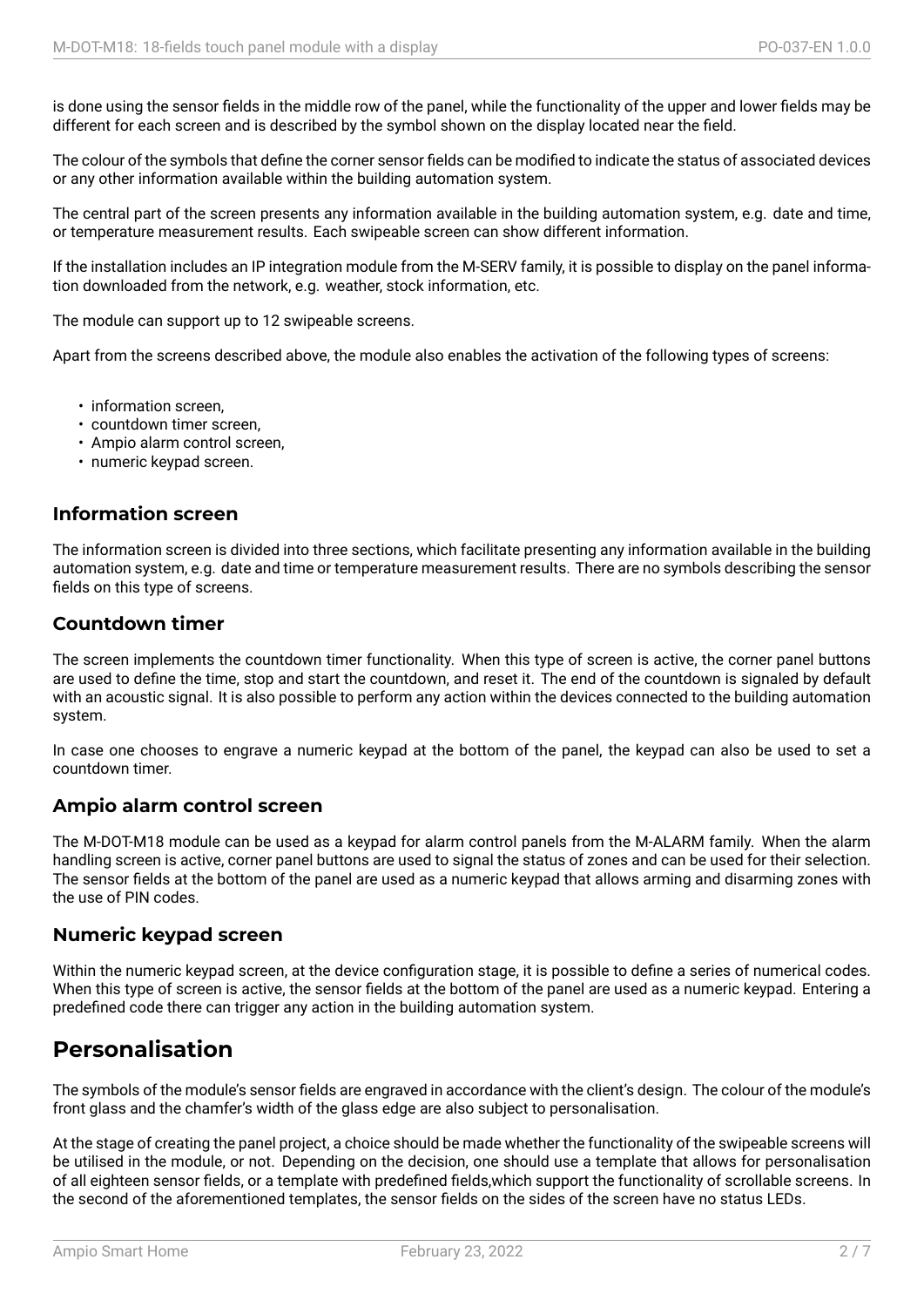#### **Buzzer**

The module is equipped with a buzzer that enables generating sound signals. By default, each press of the sensor field triggers a short buzzer sound. However, this behaviour can be modified.

In addition to confirming that the sensor field has been pressed, the buzzer can be used to signal any other events observable by the building automation system. The sound volume and type are defined at the device configuration stage.

#### **Temperature sensors**

The module is equipped with a 1-Wire interface connector that allows to connect up to 6 digital Dallas DS18B20 temperature sensors. The temperature measurement result is available for all devices operating within the building automation bus. It may turn out to be particularly useful for purposes related to temperature regulation, or to present the measurement result on touch panels and in a mobile application.

The total length of the 1-Wire bus cable to which the temperature sensors are connected cannot exceed 15m.

## **Typical application**

- Implementing access control mechanisms;
- alarm arming and disarming;
- turning on lighting or any other devices connected to the building automation system;
- informing about the state of lighting or other devices;
- generating sound notifications informing about events observed by the system;
- measuring temperature in rooms;
- presenting information on the screen, e.g.:
	- **–** date and time,
	- **–** values of readings of sensors installed in the building automation system,
	- **–** RDS radio station name of the M-AV-AMP-s module,
	- **–** information downloaded from external APIs by a module from the M-SERV family, such as the weather, commuting time, stock quotes, etc.

## **Installation**

The panel can be mounted on a surface or it can be flush with the wall surface. Depending on the expected effect, a flush mounting plate or surface mounting frame is used. The frames are available in two variants - for panels with glass with and without chamfered edges.

Both in the case of flush and surface mounting, a standard junction box must be located behind the panel, inside which there will be connectors for the CAN bus and the 1-Wire interface. In the case of flush mounting, the box must be embedded in the wall at a greater than standard depth.

A detailed description of the installation of panels in both variants is available in the appropriate installer guides published on the Ampio knowledge base website.

### **Device status LEDs**

On the [back of the device, ther](https://help.ampio.com)e is one red LED indicating the communication status within the CAN bus:

- one regular flash every 1 sec. CAN bus communication is working properly,
- two regular flashes every 1 sec. the module is not receiving information from other Smart Home modules,
- three regular flashes every 1 sec. the module cannot send information to the CAN bus;

After the device is embedded in the mounting plate or frame, the LED is hidden.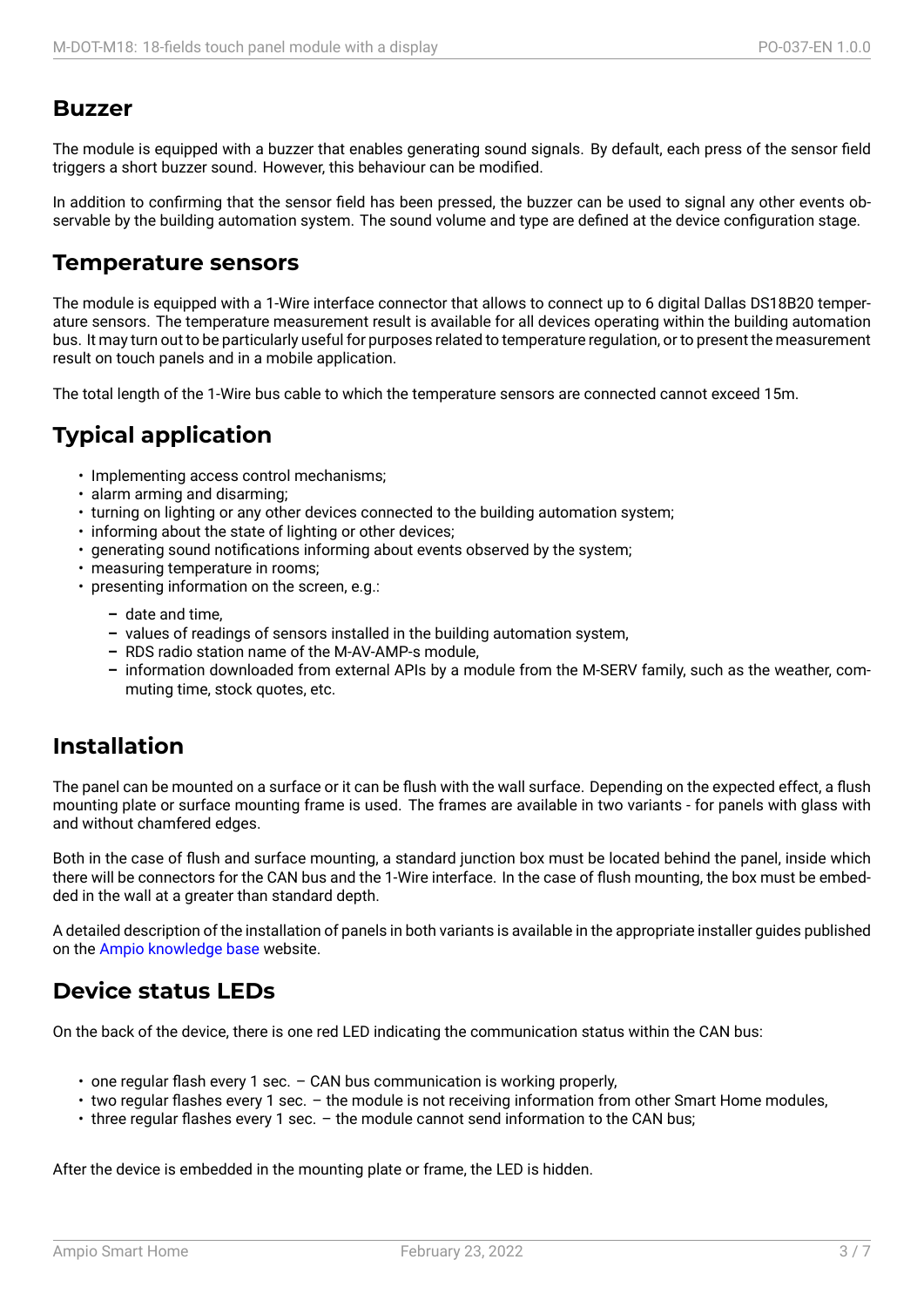# **Programming**

The module is programmed with a special programmer, available for authorised technicians, and the Ampio Smart Home CAN configurator software. It allows you to modify the parameters of the module and define its behaviour in response to signals directly available to the module as well as general information coming from all devices present in the home automation bus.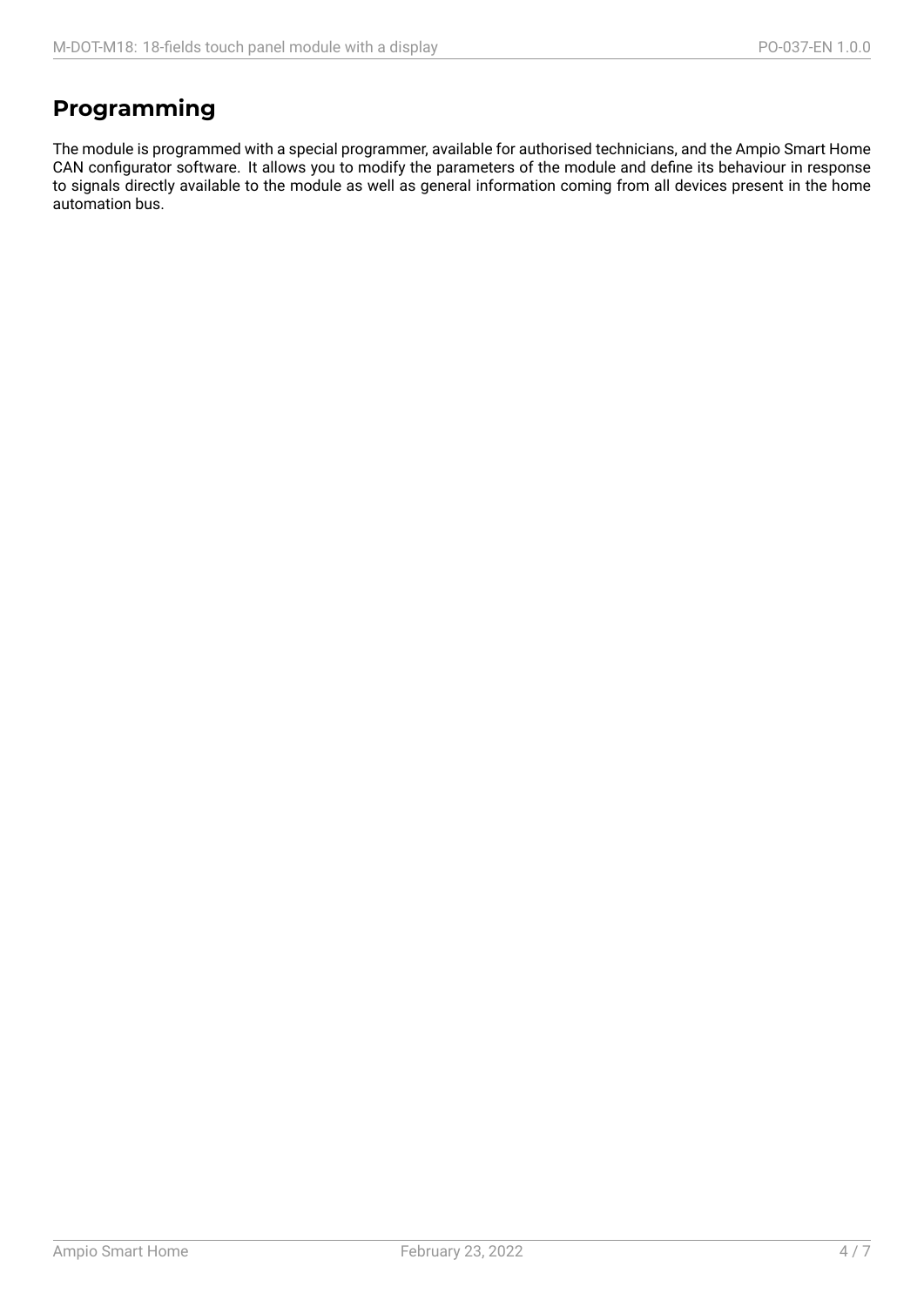# **Module dimensions**

Dimensions expressed in millimeters.

The panel consist of a glass front and a body with connectors and mechanical interfaces meant for mounting with the use of mounting plates or surface frames. The body is mounted in the center of the rear surface of the glass front with a margin of error appropriate for the production process.

The exact dimensions of the module front depend on the variant of the glass edge finish selected when placing an order.

In the dimensions diagram, the dashed line marks the area where the connectors of the device and its other elements protruding from the body are located. The outline of this area corresponds to the central opening in mounting plates and frames for panels. In the actual module, the CAN bus and 1-Wire interface connectors may be located in a different place than in the figure below, but within the marked area.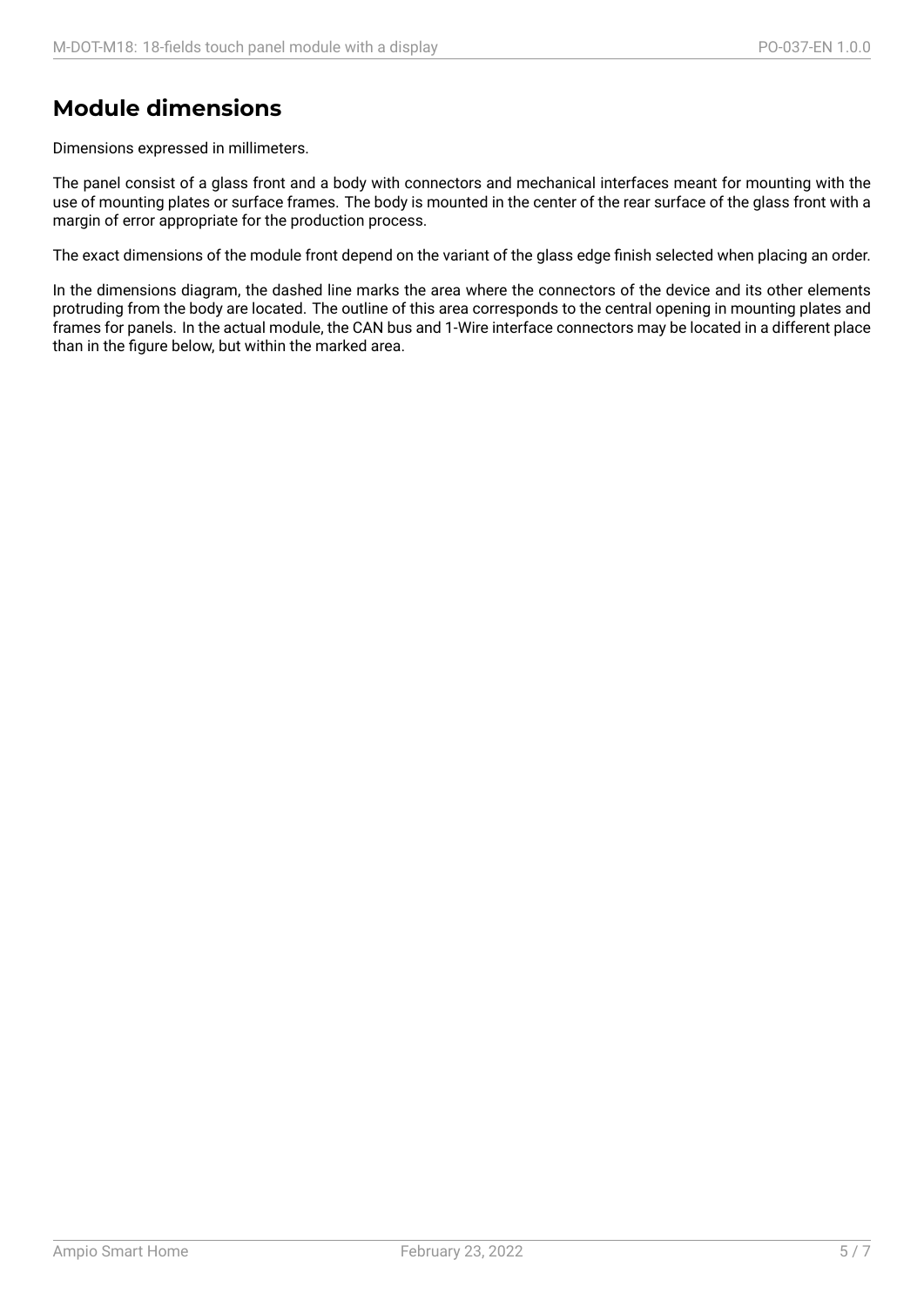